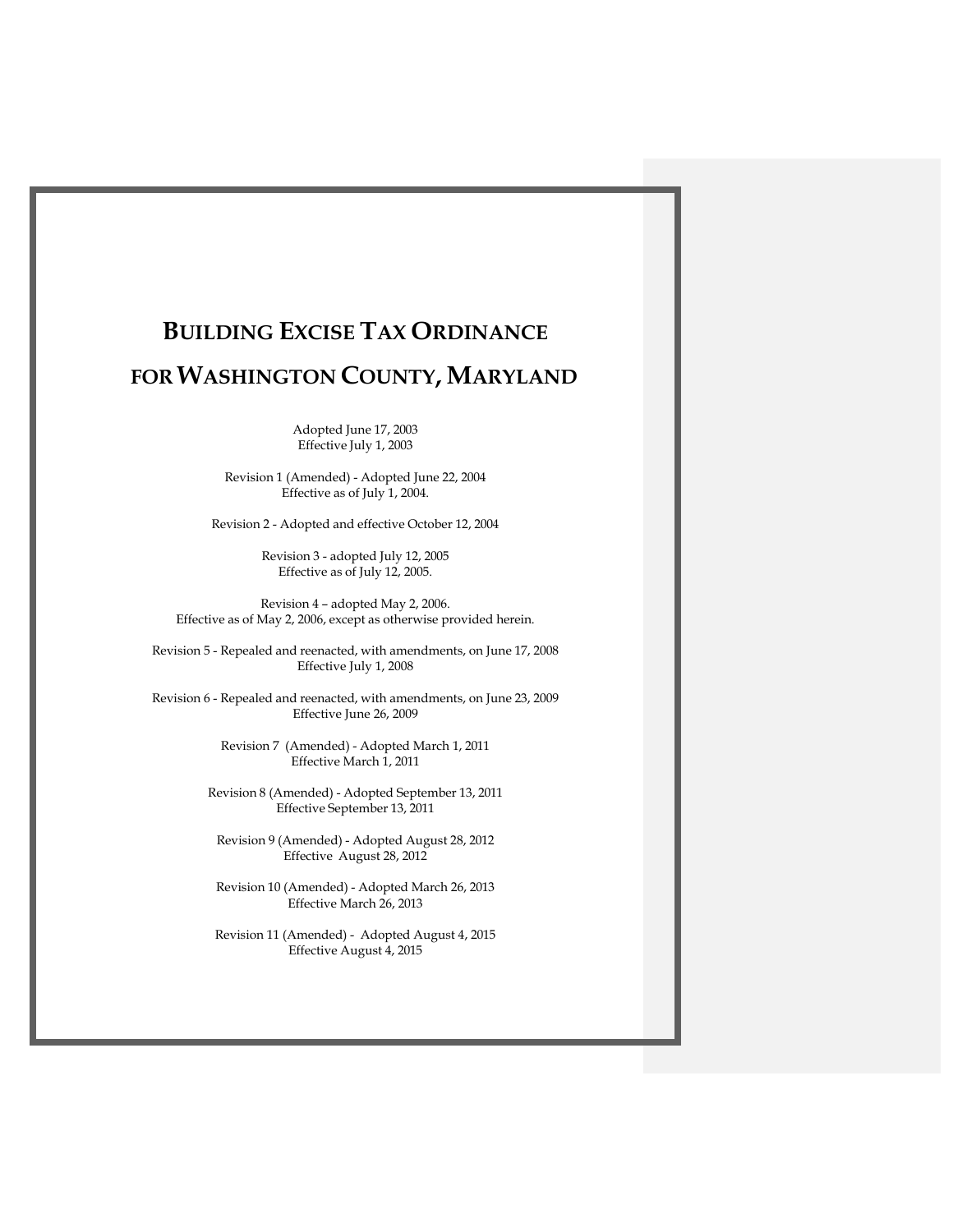Revision 12 (Amended) - Adopted September 10, 2019 Effective September 10, 2019

Revision 13 (Amended) – Adopted <del>June XX, 2022</del> Effective \_\_\_\_\_\_\_\_\_\_July 1, 2022

**Commented [ER1]:** Revision 13 (Amended) – Adopted June XX, 2022 Effective July 1, 2022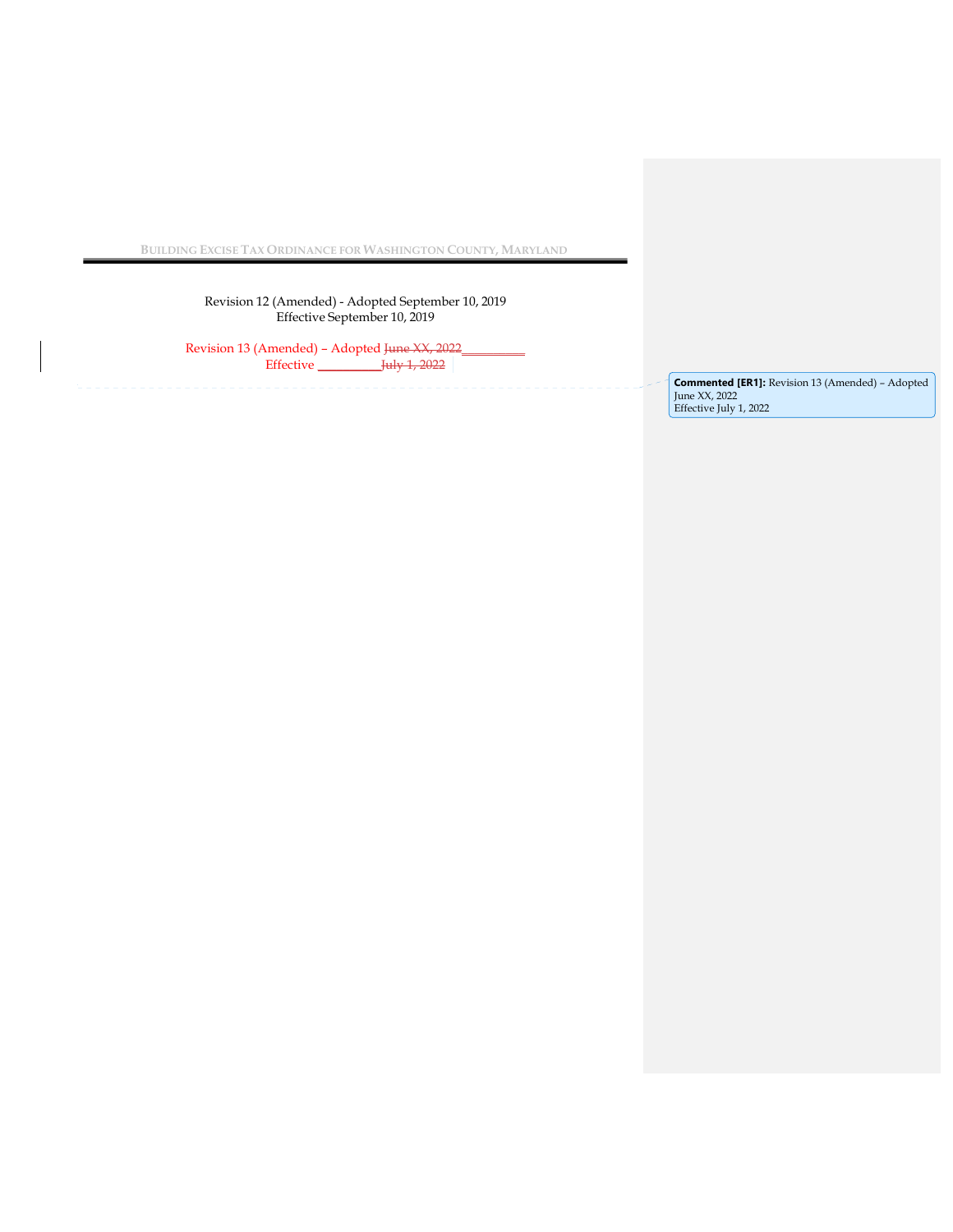# **Table of Contents**

| 1 <sub>1</sub> |                                                                                                                                                                                                                                                                                                                                                                                                 |
|----------------|-------------------------------------------------------------------------------------------------------------------------------------------------------------------------------------------------------------------------------------------------------------------------------------------------------------------------------------------------------------------------------------------------|
| 2.             | $\label{eq:3} \textbf{Definitions} \textit{} \textit{} \textit{} \textit{} \textit{} \textit{} \textit{} \textit{} \textit{} \textit{} \textit{} \textit{} \textit{} \textit{} \textit{} \textit{} \textit{} \textit{} \textit{} \textit{} \textit{} \textit{} \textit{} \textit{} \textit{} \textit{} \textit{} \textit{} \textit{} \textit{} \textit{} \textit{} \textit{} \textit{} \textit$ |
| 3.             |                                                                                                                                                                                                                                                                                                                                                                                                 |
| $\mathbf{4}$   |                                                                                                                                                                                                                                                                                                                                                                                                 |
| 5.             |                                                                                                                                                                                                                                                                                                                                                                                                 |
| 6.             |                                                                                                                                                                                                                                                                                                                                                                                                 |
| 7.             | $\label{prop:main} \textbf{Change in use} \textit{} \textit{} \textit{} \textit{} \textit{} \textit{} \textit{} \textit{} \textit{} \textit{} \textit{} \textit{} \textit{} \textit{} \textit{} \textit{} \textit{} \textit{} \textit{} \textit{} \textit{}$                                                                                                                                    |
| 8.             |                                                                                                                                                                                                                                                                                                                                                                                                 |
| 9.             |                                                                                                                                                                                                                                                                                                                                                                                                 |
| 10.            |                                                                                                                                                                                                                                                                                                                                                                                                 |
| 11.            |                                                                                                                                                                                                                                                                                                                                                                                                 |
| 12.            |                                                                                                                                                                                                                                                                                                                                                                                                 |
| 13.            |                                                                                                                                                                                                                                                                                                                                                                                                 |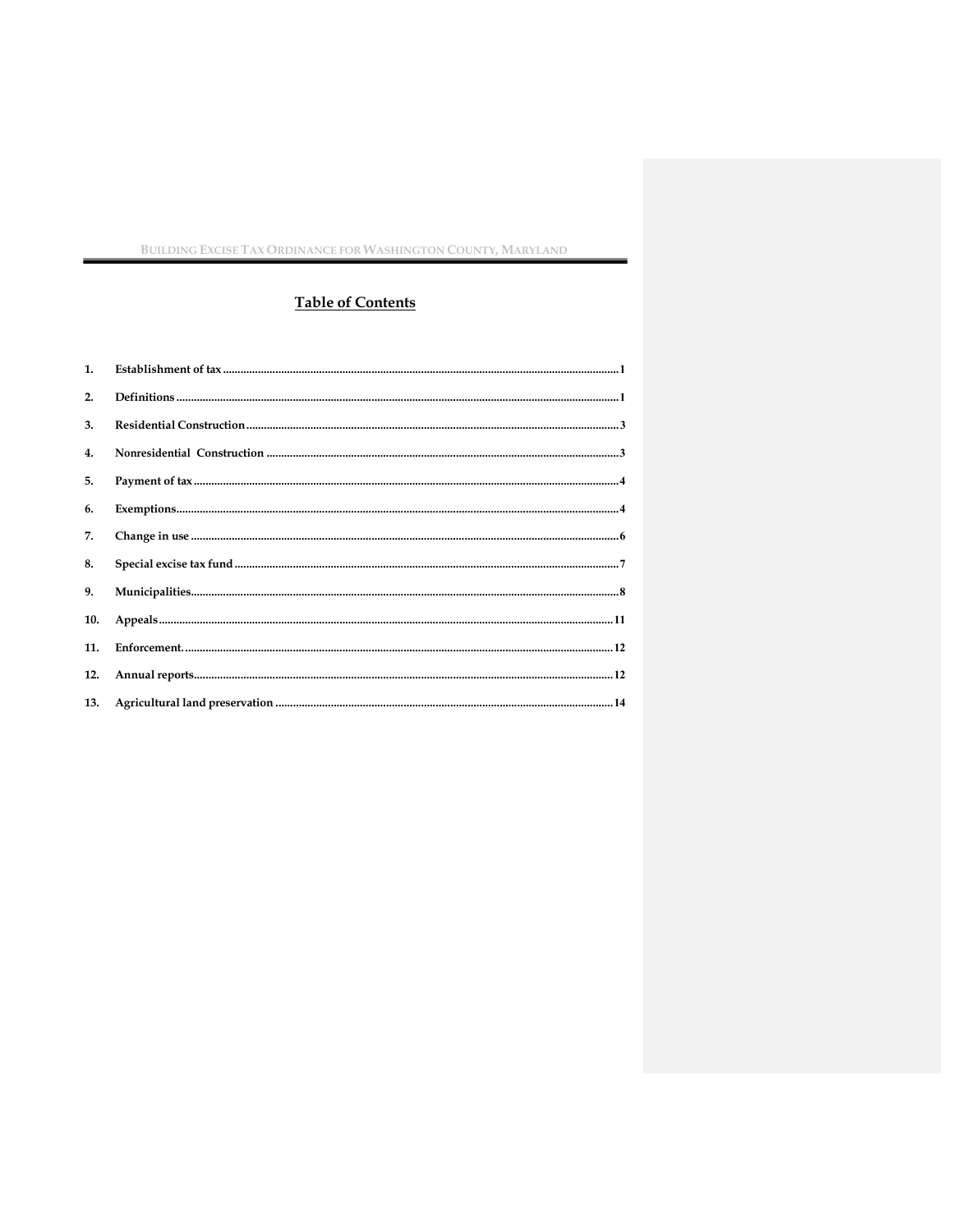#### **1. Establishment of tax.**

1.01 In accordance with Section 2-701 of the Code of the Public Local Laws of Washington County, as amended from time to time, there is a building excise tax on all building construction in Washington County.

#### **2. Definitions.**

2.01 The words and phrases used in this Ordinance shall have their usual meaning, unless otherwise defined in this section.

2.02 *Addition construction* means construction that requires a building permit and that increases the gross square footage of an existing nonresidential nonretail structure or nonresidential retail structure, or the habitable gross square footage of an existing residential structure.

2.03 *Applicant* means the individual, partnership, corporation, limited liability company, or other legal entity whose signature or name appears on the building permit application.

2.04 *Basement* means that portion of a building that is partly or completely below grade and has a ceiling height of at least seven feet.

2.05 *Board* or *Board of County Commissioners* or *County Commissioners* means the Board of County Commissioners for Washington County, Maryland.

2.06 *Building* means any permanent structure used or intended for supporting or sheltering any use or occupancy. *Building* does not include an accessory structure or a temporary structure, as defined in the Washington County building code.

2.07 *Common area* means the interior or exterior circulation paths, rooms, spaces or elements that are not for public use and are made available for the shared use of two or more people in a multifamily residential structure, including lobbies and laundry facilities.

2.08 *Construction* means construction or alteration of a building or part of a building that requires a building permit.

2.09 *Director of Finance* means the Director of Budget and Finance for Washington County or the Director's designee.

1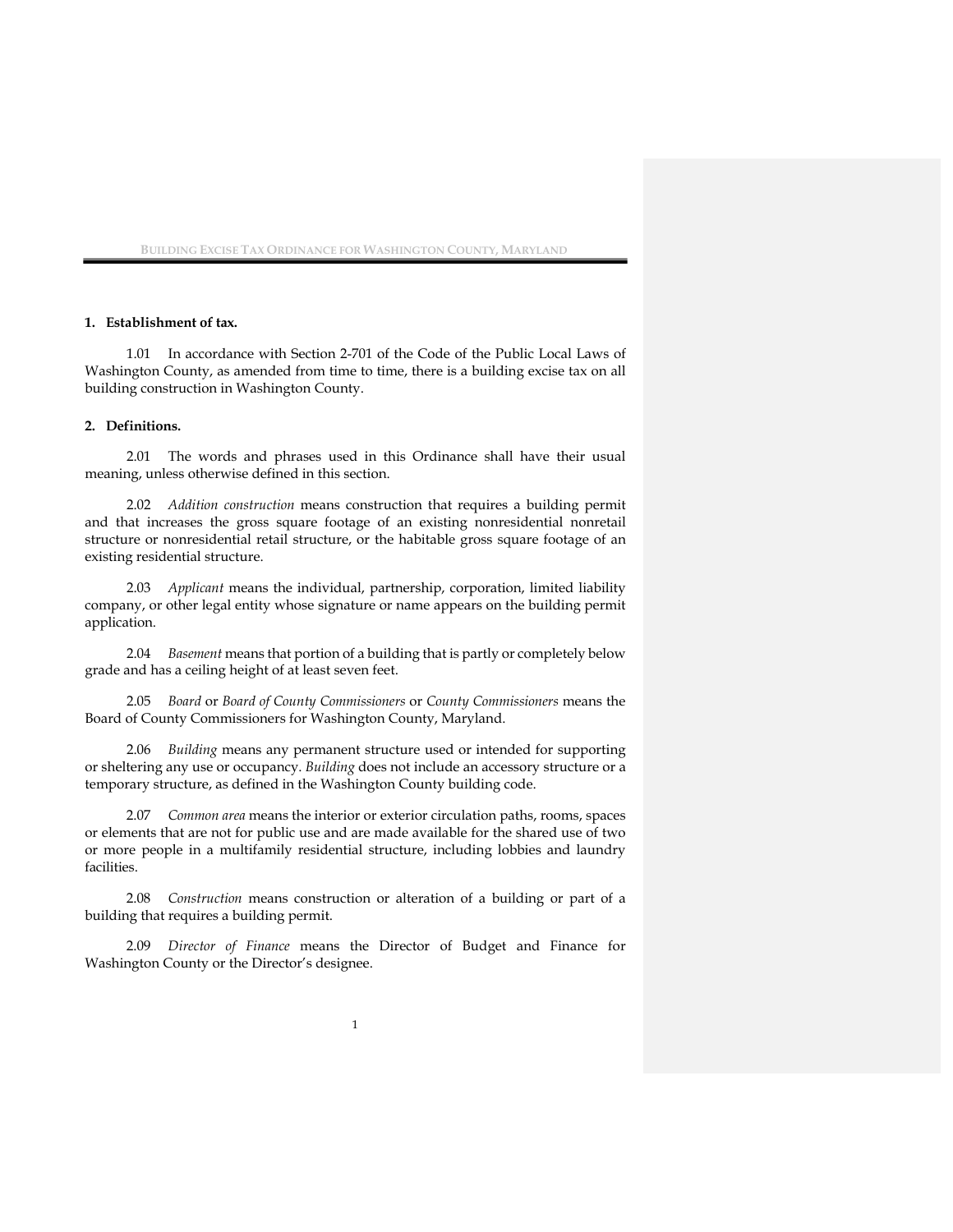2.10 *Director of Plan Review and Permitting* means the Director of the Division of Plan Review and Permitting for Washington County or the Director's designee.

2.11 *Farm construction* means construction intended to be actively used for farm use, but does not include residential construction thereon.

2.12 *Farm* or *agricultural use* means the raising of farm products for use or sale, including animal of poultry husbandry, animal husbandry facilities, aquaculture, and the growing of crops such as grain, vegetables, fruit, grass for pasture or sod, trees, shrubs, flowers, and similar products of the soil.

2.13 *Gross square footage* means the entire interior area of a structure, finished or unfinished.

2.14 *Habitable gross square footage* means the entire interior area of living space in a residential structure, finished or unfinished, including but not limited to bathrooms, toilet rooms, closets, halls, basements, and storage or utility spaces, but not including porches, garages, unfinished attics, and crawl spaces. Habitable gross square footage does not include the common areas of multifamily residential structures having three or more dwelling units.

2.15 *Mixed-use structure* means a structure or part of a structure, but not a separated occupancy, having any combination of residential use, nonresidential nonretail use, or nonresidential retail use.

2.16 *Nonresidential* means the use of a structure for purposes other than living or permanent habitation.

2.17 *Nonresidential nonretail* means the use of a structure for assembly, business, factory, storage, utility, education, institutional, transient accommodations or habitation, or hazardous uses.

2.18 *Nonresidential retail* means the use of a structure open to the public for the display and sale of merchandise, and involves stocks of goods, wares, or merchandise incidental to such purposes, including but not limited to restaurants, stores, membersonly discount stores, and other commercial sales enterprises not solely engaged in the wholesale distribution of merchandise.

2.19 *Principal use* means the foremost purpose for the use, its *raison d'être*. A principal use may be accompanied by one or more *accessory uses* that are incidental to or supportive of the principal use. The ratio of the gross square footage of the structure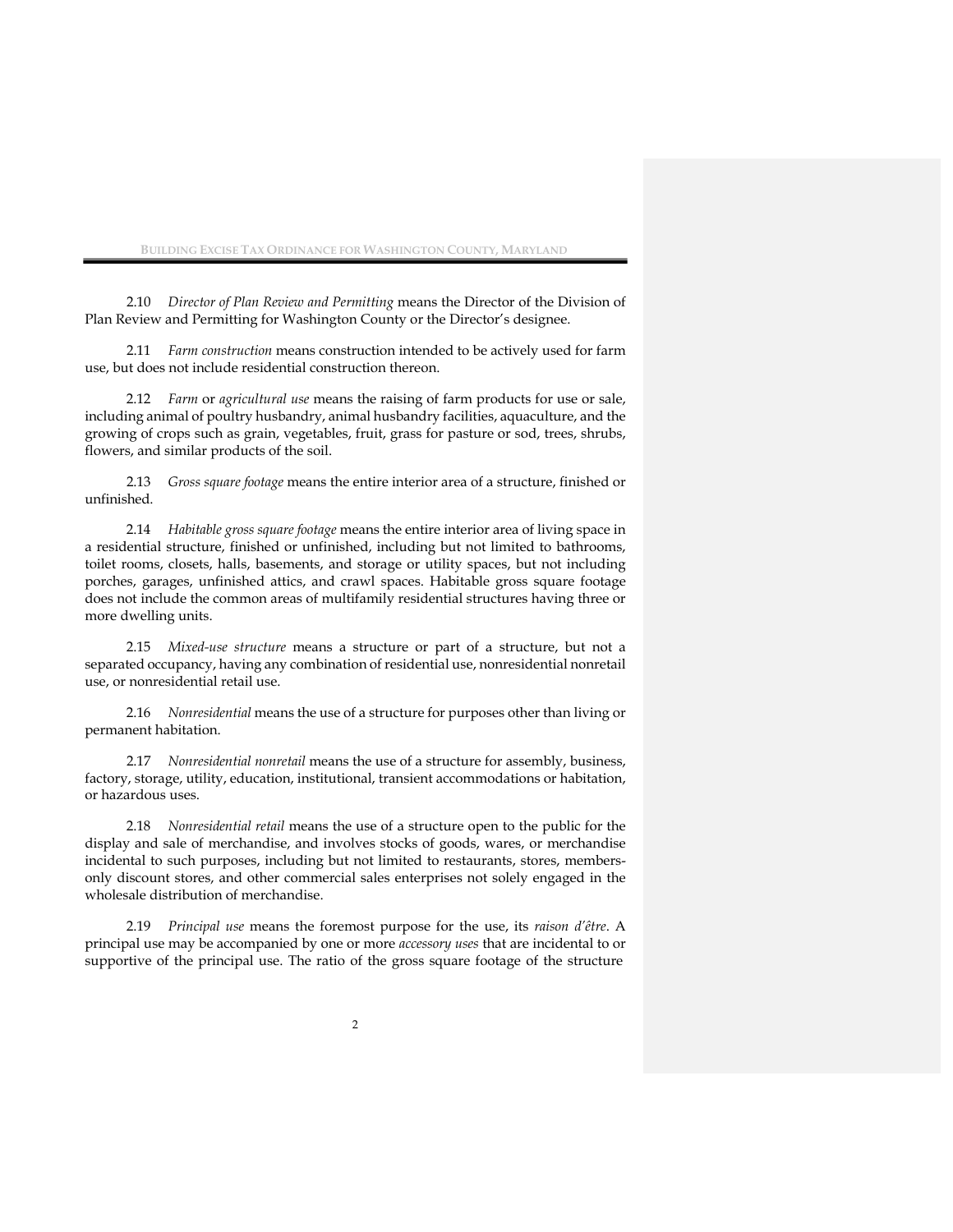devoted to any principal and accessory uses is not a factor in determining the principal use of the structure.

2.20 *Redevelopment area* means the "Hagerstown Redevelopment Area," consisting of all that land zoned Downtown Mixed-Use District or within a Hagerstown Conversion District overlay zone as set forth in the Hagerstown Zoning Ordinance as of June 26, 2009, and those areas in other municipal corporations as may be designated by the Board of County Commissioners by resolution upon request.

2.21 *Residential* means the use of a structure for living or permanent habitation, or a structure having one (1) or more dwelling units, including but not limited to boarding houses, but not including institutional uses or transient accommodations such as hotels, country inns, bed and breakfast inns, and the like, which shall be considered nonresidential nonretail uses.

2.22 *Separated occupancy* means a discrete part of a structure having a principal use that is distinct from other uses in the same structure, including but not limited to a store in a mall or an office in a multi-unit office building.

2.23 *Structure* means a building or part of a building.

#### **3. Residential Construction.**

3.01 *Base building excise tax*. The base amount of the building excise tax for residential construction is \$1 per square foot of habitable gross square footage.

3.02 *Addition construction*. The amount of the building excise tax for residential addition construction is one-half of the amount per square foot set forth in §3.01.

3.03 *Calculation of amount*. The amount of building excise tax to be paid by an applicant shall be determined by the Director of Plan Review and Permitting.

#### **4. Nonresidential Construction**

4.01 *Nonresidential nonretail construction.* The building excise tax for nonresidential nonretail construction is \$1 per square foot of the gross square footage.

4.02 *Nonresidential retail construction.* The building excise tax for nonresidential retail construction is \$1 per square foot of the first 15,000 square feet of gross square footage and \$3 per square foot of any gross square footage over 15,000 square feet.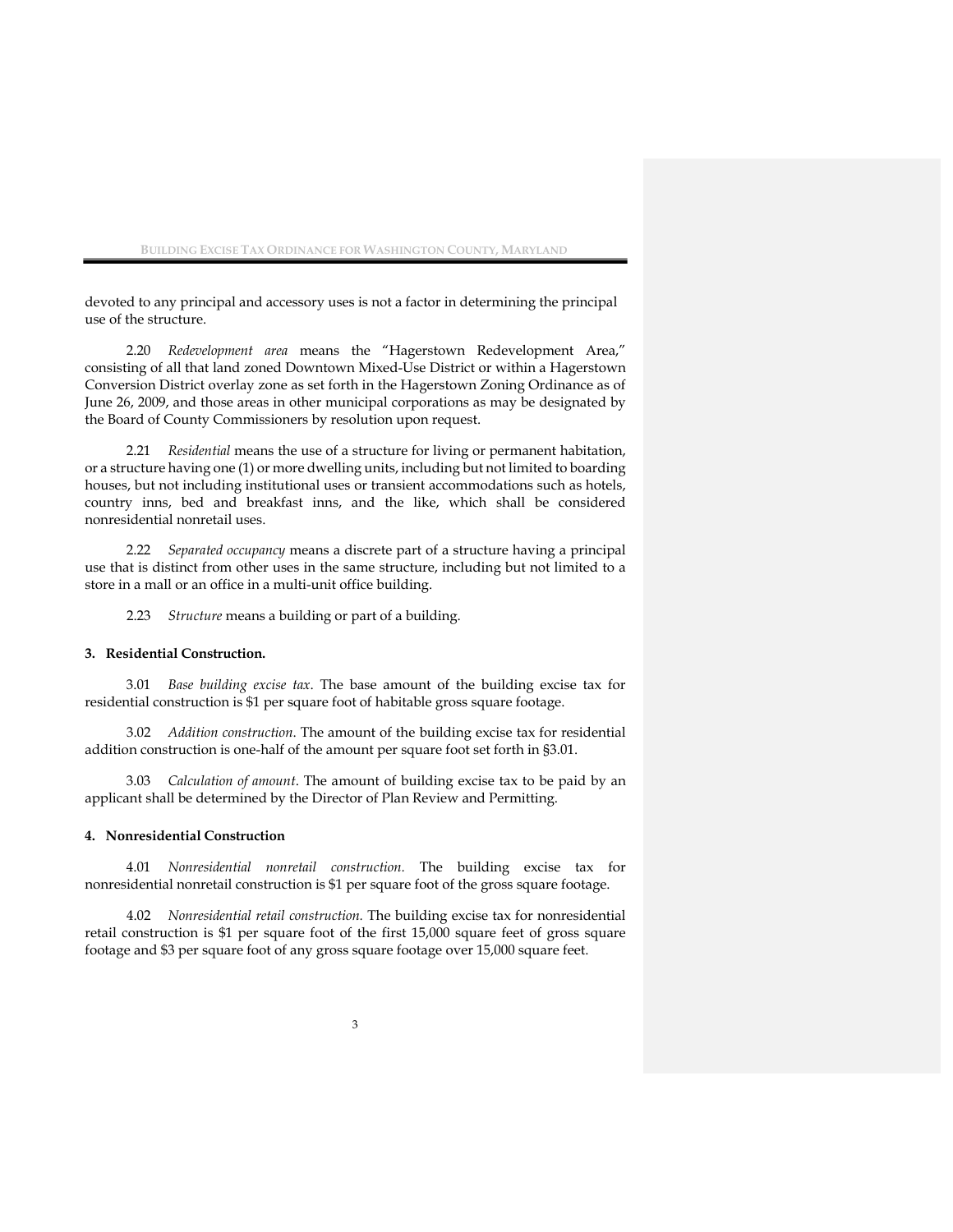4.03 *Addition construction.* The amount of the tax due under this section shall be determined according to the increase in the gross square footage of the structure at the same rate per square foot set forth in §§ 4.01 and 4.02, as the circumstance may require.

4.04 *Mixed-use structures.* The building excise tax for mixed-use construction is the tax imposed under this Ordinance for the principal use of the structure as determined by the Director of Plan Review and Permitting.

4.05 *Separated occupancies.* The building excise tax for separated occupancy construction is the tax imposed under this Ordinance for the principal use of the separated occupancy.

#### **5. Payment of tax.**

5.01 *Building excise tax paid before issuance of building permit*. An applicant for a building permit shall pay the building excise tax before the building permit for the respective structure is issued.

5.02 *Refunds*. The Director of Finance shall refund to the applicant the building excise tax paid if the building permit is cancelled or expires so long as work has not commenced. If, upon appeal by an applicant pursuant to § 10.03 who has paid the building excise tax, the County Administrator determines that the Director of Plan Review and Permitting has erred in calculating the building excise tax, the Director of Finance shall refund to the applicant the difference between the amount of building excise tax paid by the applicant and the correct amount as determined by the County Administrator.

## **6. Exemptions.**

6.01 *Farm construction*. Farm construction is not subject to the building excise tax so long as the construction continues to be actively used for farm use. Should the construction be used for some purpose other than active farm use, then the building excise tax shall be remitted to the Director of Finance at the then existing amount of the building excise tax.

6.02 *Government construction.* No building excise tax shall be imposed on construction by the Board of County Commissioners, any municipality, the Washington County Board of Education, Hagerstown Community College, the State of Maryland, or the federal government.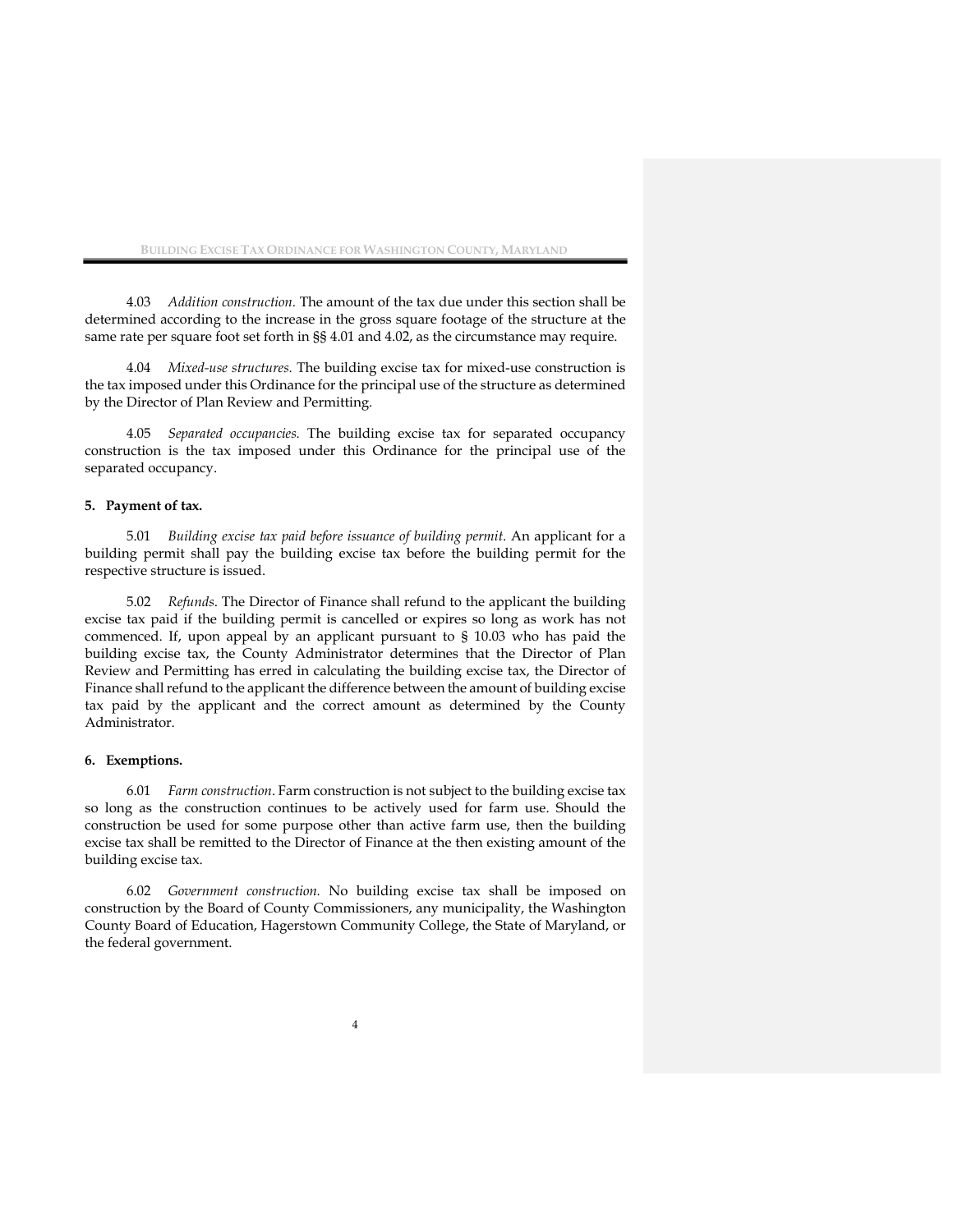6.03 *Replacement construction.\** No building excise tax shall be imposed on construction that replaces an existing structure as long as there is no:

(a) Increase in the habitable gross square footage of a residential structure;

(b) Change in the use of a structure from a nonresidential nonretail use to a nonresidential retail use; or

(c) Increase in the gross square footage of a nonresidential structure.

6.04 *Residential accessory structures*. No building excise tax shall be imposed on residential accessory structures that are not habitable.

6.05 *Schools*. No building excise tax shall be imposed on construction of public or private elementary or secondary schools or higher education institutions issued a certificate of approval by the Maryland Higher Education Commission pursuant to Md. Code Ann., Educ. § 11-202.

6.06 *Redevelopment area.* No building excise tax shall be imposed on construction in a redevelopment area as defined in § 2.20 of this Ordinance.

6.07 *Enterprise zones.* No building excise tax shall be imposed upon nonresidential construction within enterprise zones in the County.

6.08 *Religious corporations*. No building excise tax shall be imposed upon structures:

- (a) Owned by corporations organized and operated exclusively for religious purposes within the meaning of 26 U.S.C. 501, and
- (b) Used primarily for religious purposes.

6.09 *Fire, Rescue, or Ambulance Companies*. No building excise tax shall be imposed upon structures:

> (a) Owned by corporations authorized to provide fire protection or fire fighting service, rescue, or ambulance service as described in Section 10- 401 of the Code of Public Local Laws for Washington County, Maryland; and

<sup>\*</sup> The building excise tax on any increase in habitable gross square footage or gross square footage created by the construction shall be computed in accordance with §§ 3, 4, and 7 of this Ordinance.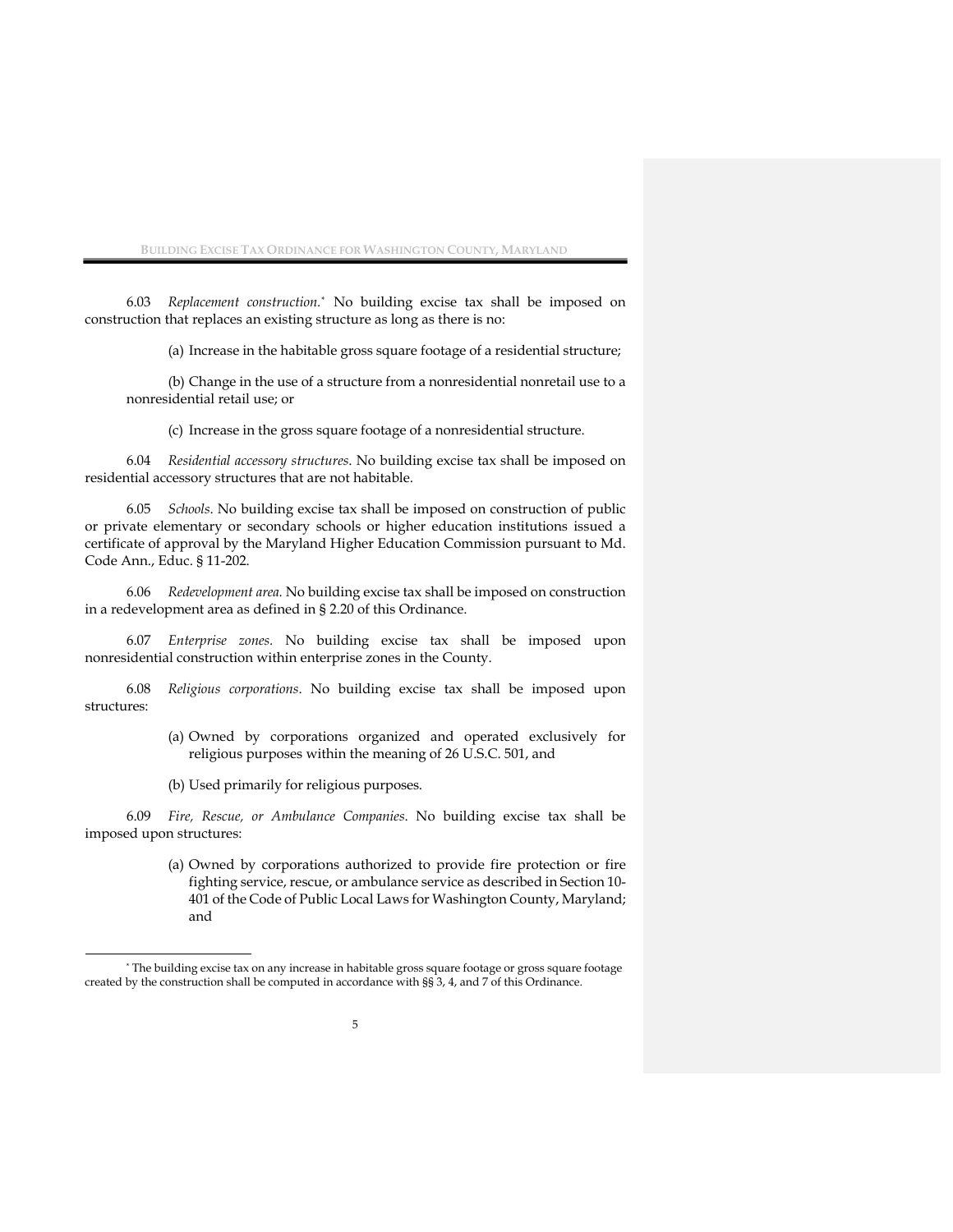(b) Used primarily for the delivery of fire, rescue, or ambulance service.

#### **7. Change in use.**

7.01 *General*. Upon receipt of a building permit application for a change in use that requires a zoning certification, the building excise tax shall be imposed based on the use applied for in the building permit application, subject to any credit allowed by § 7.07.

7.02 *Conversion from nonresidential to residential.* When an existing structure is subject to construction pursuant to a building permit that converts its use from a nonresidential use to residential use, the building excise tax is 70% of the amount set forth in § 3.01 on all existing gross square footage. Any addition construction will be taxed at the amount set forth in § 3.02. Conversion construction under this § 7.02 is not entitled to the credit set forth in § 7.077.05.

7.03 *Conversion from nonresidential nonretail to nonresidential retail*.† When an ting structure is subject to construction pursuant to a building permit that converts its use from nonresidential nonretail use to nonresidential retail use, the building exc tax is as set forth in § 4.02 on all existing gross square footage. Any addition construction will be taxed at the amount set forth in § 4.03.

7.04 *Conversion from nonresidential retail to nonresidential nonretail.*† When an existing structure is subject to construction pursuant to a building permit that converts its use from nonresidential retail use to nonresidential nonretail use, the building excise tax is as set forth in § 4.01 on all existing gross square footage. Any addition construction will be taxed at the amount set forth in § 4.03.

7.03 *Conversion from residential to nonresidential nonretail.* When an existing structure is subject to construction pursuant to a building permit that converts its use from residential use to nonresidential nonretail use, the building excise tax is as set forth in § 4.01 on all existing habitable gross square footage. Any addition construction will be taxed at the amount set forth in § 4.03.

 7.04 *Conversion from residential to nonresidential retail.* When an existing structure is subject to construction pursuant to a building permit that converts its use from residential use to nonresidential retail use, the building excise tax is as set forth in § 4.02 on all existing gross square footage. Any addition construction will be taxed at the amount set forth in § 4.03.

> † See § 7.08. **Commented [ER4]:** Delete

**Commented [ER2]:** Delete

**Commented [ER3]:** Delete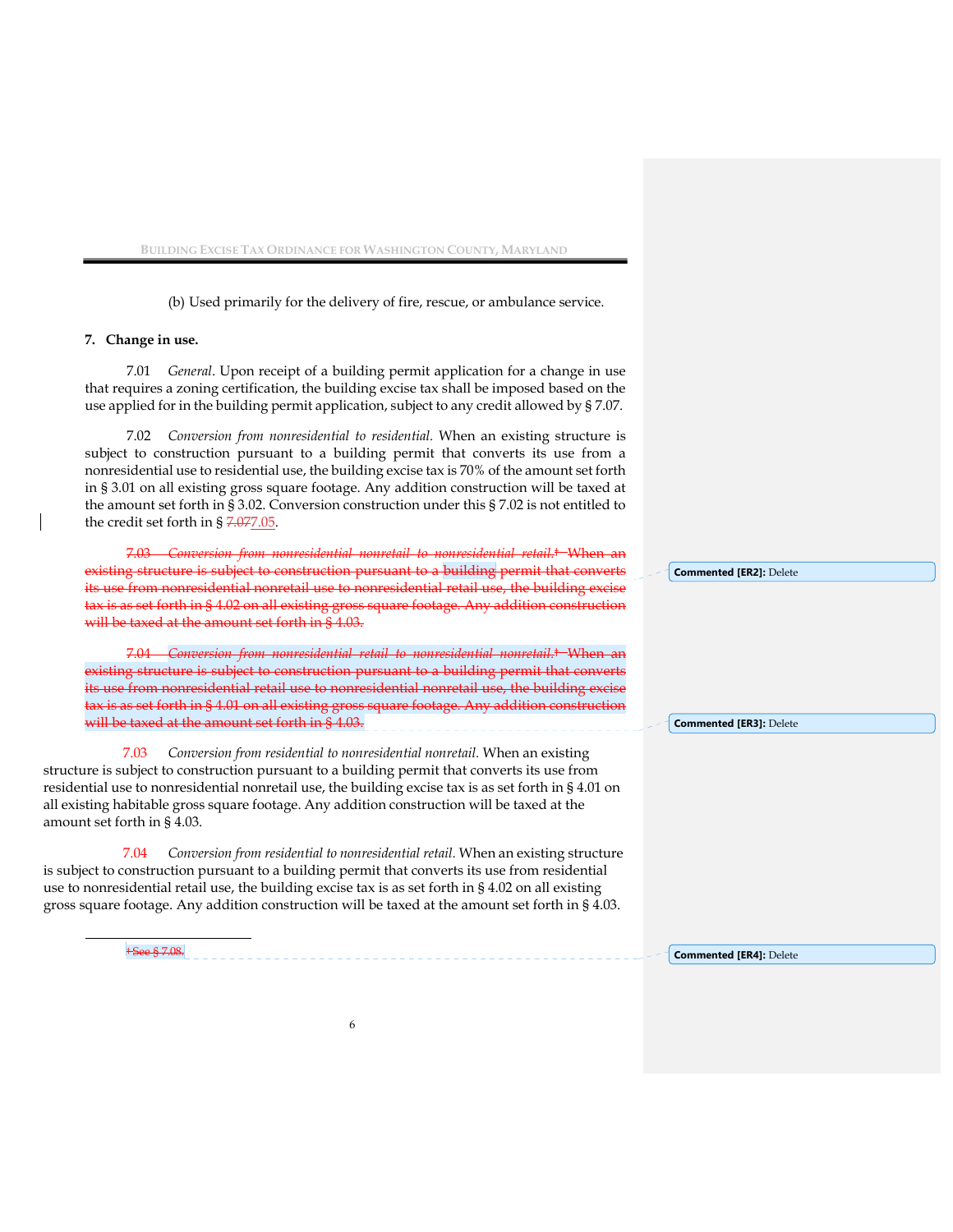7.05 *Credit*. A credit shall be granted for any building excise tax due under this § 7 for any excise tax previously paid upon prior construction of the structure since July 12, 2005. No refund shall be granted if the credit for any building excise tax previously paid exceeds the building excise tax imposed under this § 7.

7.05 *Special provisions; sunset.* Until July 1, 2022, and retroactively to July 1, 2019, the provisions of §§ 7.03 and 7.04 shall not be given effect. Until that date, when an existing nonresidential structure is subject to construction pursuant to a building permit that converts its use, the building excise tax is \$0 on all existing gross square footage. Any addition construction will be taxed at the amount of \$0 per square foot. This § 7.08 shall be abrogated and of no further force or effect on July 1, 2022.

#### **8. Special excise tax fund.**

8.01 *Establishment of fund*. The Director of Finance shall establish a special nonlapsing fund to be known as the special excise tax fund. All revenues from the building excise tax shall be deposited in the special excise tax fund. Interest earned by money in the special excise tax fund shall accrue to the special excise tax fund.

8.02 *Use of special excise tax fund – nonresidential construction.* Revenues deposited in the special fund that are generated by the building excise tax imposed on nonresidential construction may only be used for:

(a) Primary, secondary, or higher education capital expenditures;

- (b) Public safety capital expenditures;
- (c) Public infrastructure projects; and
- (d) Debt reduction related to capital improvements expenditures.

8.03 *Use of special excise tax fund - residential construction*. The revenues from the building excise tax imposed on residential construction may only be used as follows:

- (a) 70% for schools;
- (b) 23% for roads;
- (c) 2% for public libraries; and

(d) 5% for parks and recreational facilities, public safety, water and sewer infrastructure, and agricultural land preservation.

**Commented [ER5]:** Delete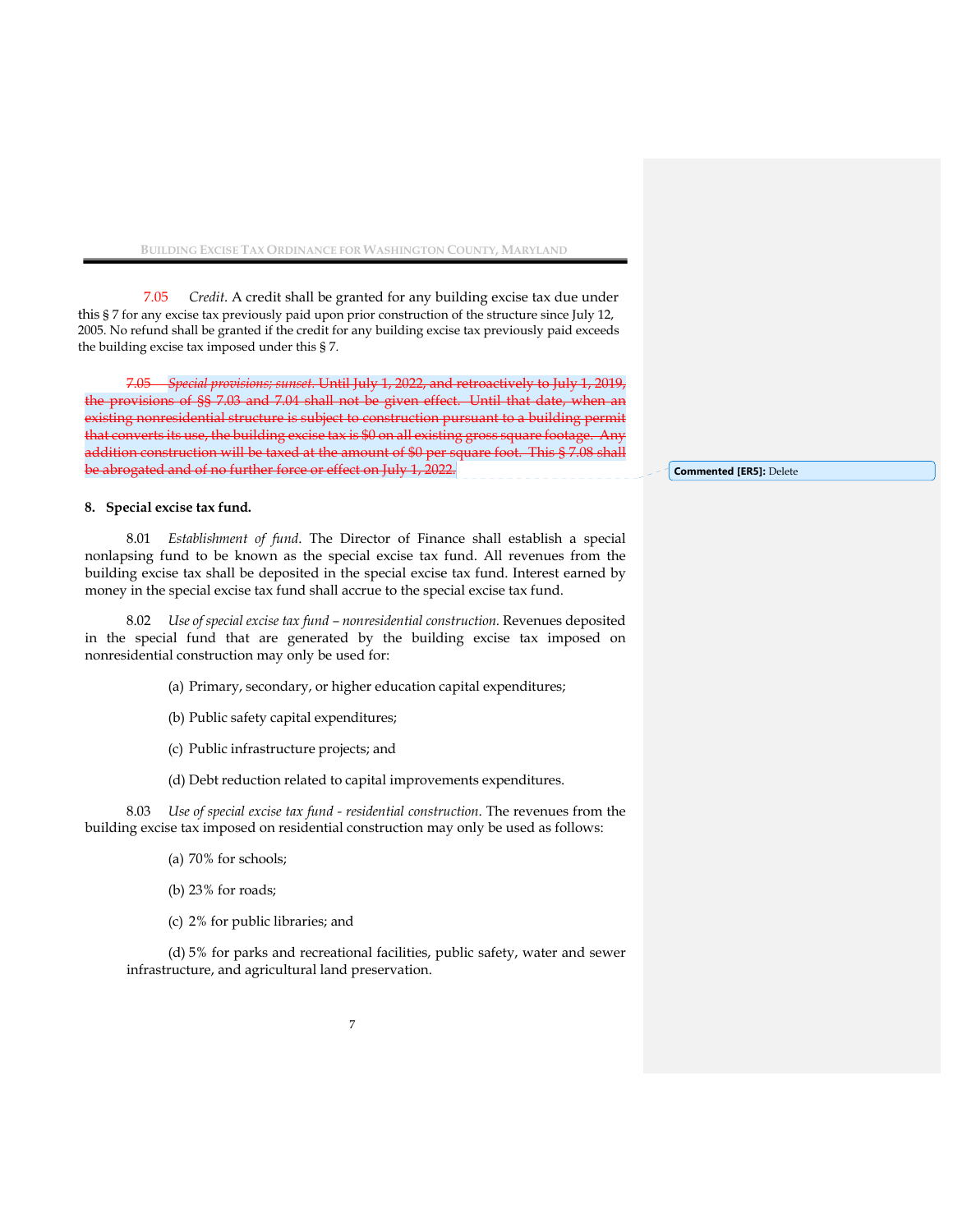8.04 The revenues from the building excise tax imposed on residential construction used for public libraries, water and sewer infrastructure, and parks and recreation may only be used for the capital costs of public works, improvements, and facilities.

8.05 The revenues from the building excise tax imposed on residential construction used for schools may only be used for the capital costs required to accommodate new construction or development in the County.

8.06 At the end of a fiscal year, any unspent or unencumbered balance in the special fund shall remain in the fund, available for use in future fiscal years for purposes specified in this subsection, and does not revert to the general fund of Washington County.

8.07 Capital costs include the costs of land acquisition for public works, improvements, facilities, and schools.

#### **9. Municipalities.**

9.01 *Building excise tax applicable.* This building excise tax shall apply to all construction in Washington County, including construction within the boundaries of a municipal corporation.

9.02 *Collection of tax by a municipal corporation without an adequate public facilities ordinance.* This § 9.02 applies to a municipal corporation within Washington County that has not adopted an adequate public facilities ordinance with school adequacy tests substantially similar to or more stringent than the adequate public facilities ordinance adopted by the County Commissioners.

(a) A municipal corporation described in § 9.02 of this paragraph shall assist the County Commissioners in the collection of the building excise tax within the municipal corporation by:

> (i) Collecting the tax prior to the issuance of a building permit and remitting the tax monthly to the Director of Finance, but in no case more than 30 days after the end of the month during which it was collected, and shall deliver therewith a full and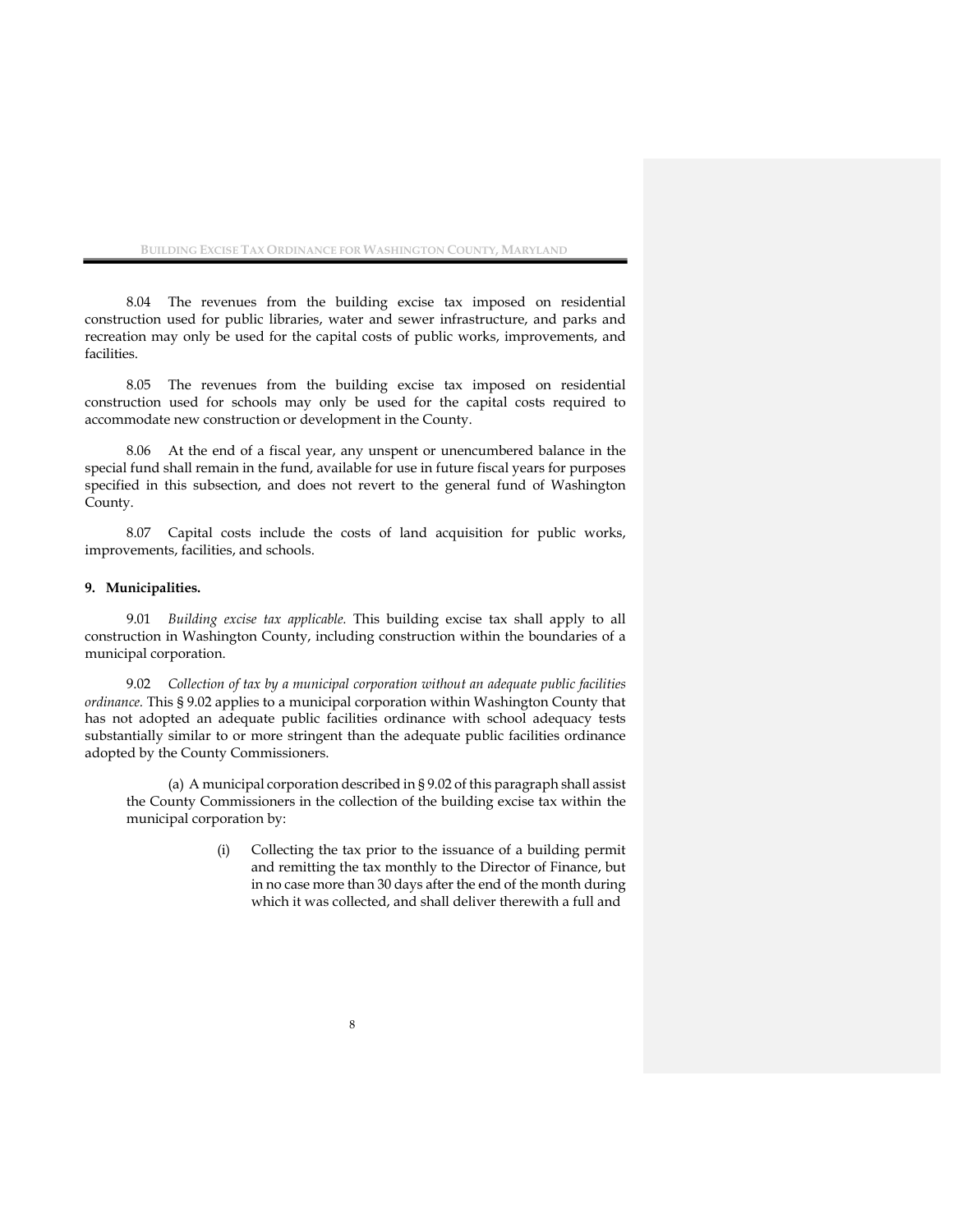accurate accounting of the collections in a format specified by the County; or

(ii) Requiring the tax to be paid to the Director of Finance prior to the issuance of a building permit.

(b) The failure of a municipality to comply with the requirements of § 9.02(a)(i) shall disqualify that municipality from retaining any funds for administrative costs provided for in § 9.04 of this Ordinance for the period of noncompliance.

9.03 *Collection of tax by a municipal corporation with an adequate public facilities ordinance.* This § 9.03 applies to a municipal corporation within Washington County that has adopted an adequate public facilities ordinance with school adequacy tests substantially similar to or more stringent than the adequate public facilities ordinance adopted by the County Commissioners.

(a) For residential construction, the municipal corporation:

- (i) Shall assist the County Commissioners in the collection of that portion of the building excise tax that is dedicated to schools and public libraries as provided under § 8.03 of this Ordinance, by collecting and remitting that amount of the tax to the County Director of Finance; and
- (ii) May retain the remaining portion of the building excise tax.

(b) For nonresidential construction, the municipal corporation:

- (i) Shall assist the County Commissioners in the collection of 72% of the building excise tax on nonresidential construction by collecting and remitting that amount of the tax to the County Director of Finance; and
- (ii) May retain the remaining portion of the building excise tax.

(c) The municipal corporation is not required to retain any portion of the building excise tax as provided under § 9.03.

(d) Any portion of the building excise tax not retained by a municipal corporation under §§ 9.03(a)(ii) or 9.03(b)(ii) shall be remitted to the County Director of Finance monthly, but in no case more than 30 days after the end of the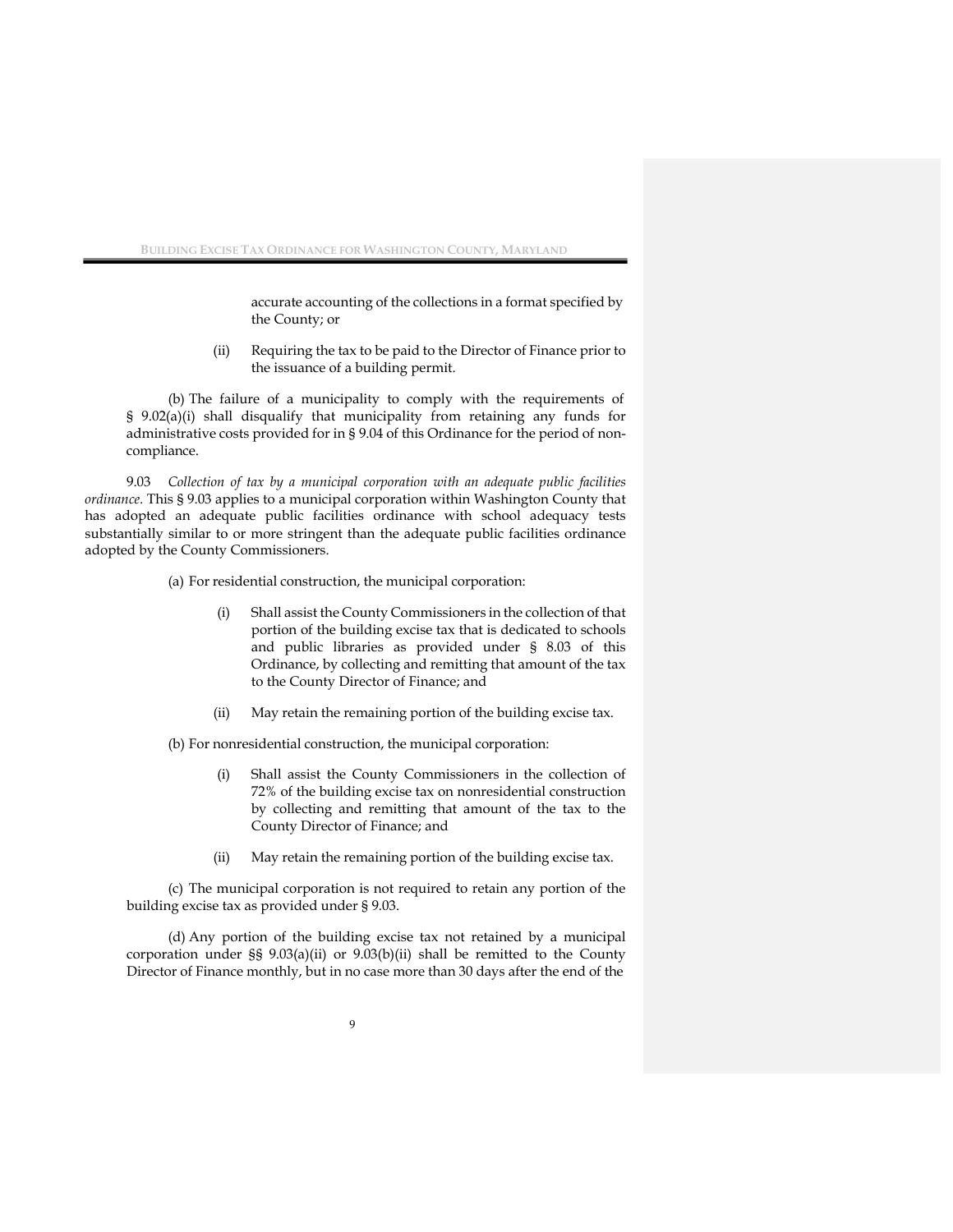month during which it was collected, and shall deliver therewith a full and accurate accounting of the collections in a format specified by the County. The failure of a municipality to comply with the requirements of § 9.03(d) shall disqualify that municipality from retaining any funds for administrative costs provided for in § 9.04 of this Ordinance for the period of non-compliance.

(e) The director of finance of a municipal corporation retaining any revenue from the building excise tax under §§ 9.03(a)(ii) or 9.03(b)(ii) shall deposit the revenues into a nonlapsing special fund.

(f) The revenues from the municipal corporation's special fund indicated in § 9.03(e) may only be used for the capital costs of public works, improvements, and facilities required to accommodate new construction for development of:

- (i) Roads;
- (ii) New construction or development of parks and recreational facilities;
- (iii) New construction or development of water and sewer infrastructure; and
- (iv) New construction or development of public safety facilities.

(g) At the end of a fiscal year, any unspent or unencumbered balance in the municipal corporation's special fund shall remain in the fund, available for use in future fiscal years for purposes specified in § 9.03(f) of this section, and does not revert to the general fund of the municipal corporation.

#### 9.04 *Administrative fees for collection.*

(a) A municipal corporation that collects and remits the excise tax to the County Commissioners may deduct from the revenues collected a fee of two percent (2%) of the revenues remitted to the County Commissioners under this section, not including any portion retained pursuant to § 9.03, for administrative costs.

(b) If the municipal corporation can demonstrate to the satisfaction of the Board of County Commissioners that the direct administrative costs of collecting the building excise tax exceed the two percent (2%) rate authorized in the § 9.04(a), the Board, in its sole discretion, after receiving the recommendation of the Director of Finance, may authorize the municipal corporation to withhold all or any portion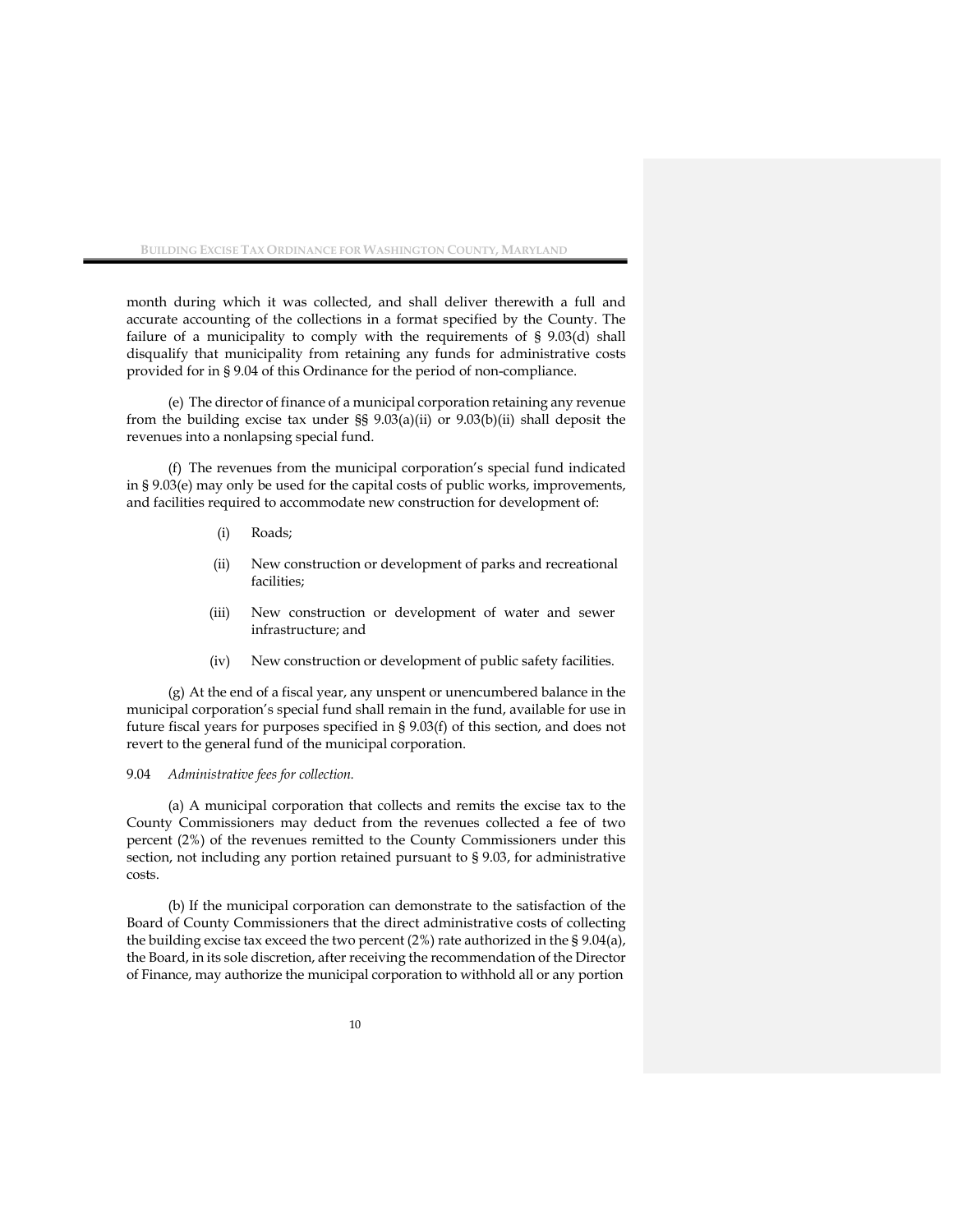of the direct administrative costs claimed for collecting the building excise tax remitted to the County Commissioners or may direct that the municipal corporation be reimbursed with the costs.

#### **10. Appeals**

10.01 *Administrative appeals.* An applicant aggrieved by a decision regarding the calculation of the amount of building excise tax, the granting or denial of an exemption, or otherwise interpreting or applying this building excise tax, may appeal the decision to the County Administrator within 30 days of the date of the written decision of the Director of Plan Review and Permitting, provided that either:

(a) Processing of the building permit is delayed pending the decision of the County Administrator; or

(b) The applicant pays the building excise tax prior to filing the appeal.

10.02 *Burden of proof*. The burden of proof shall be on the appellant to demonstrate that the decision of the Director of Plan Review and Permitting is erroneous.

10.03 *Procedures.* Appeals must be filed in writing with the County Administrator, with a copy of the appeal to the Office of the County Attorney, stating the grounds of the appeal. Appeals from any decision of the Director of Plan Review and Permitting under this Ordinance shall be *de novo.* The County Administrator shall hold such hearings as are necessary and may request additional information from the Appellant. The decision of the County Administrator shall be in writing and shall be rendered within a reasonable time.

### 10.04 *Judicial review*.

(a) Any party aggrieved by a decision of the County Administrator may file for judicial review of the decision in accordance with Maryland Rules 7-201, *et seq*., provided that such appeal is filed within thirty (30) days of the date of the written decision of the County Administrator. This and all subsequent appeals shall be on the record of the decision of the County Administrator and may not be heard *de novo*.

(b) The decision of the Circuit Court may be appealed to the Court of Special Appeals or, upon certiorari, to the Court of Appeals in accordance with the Maryland Rules.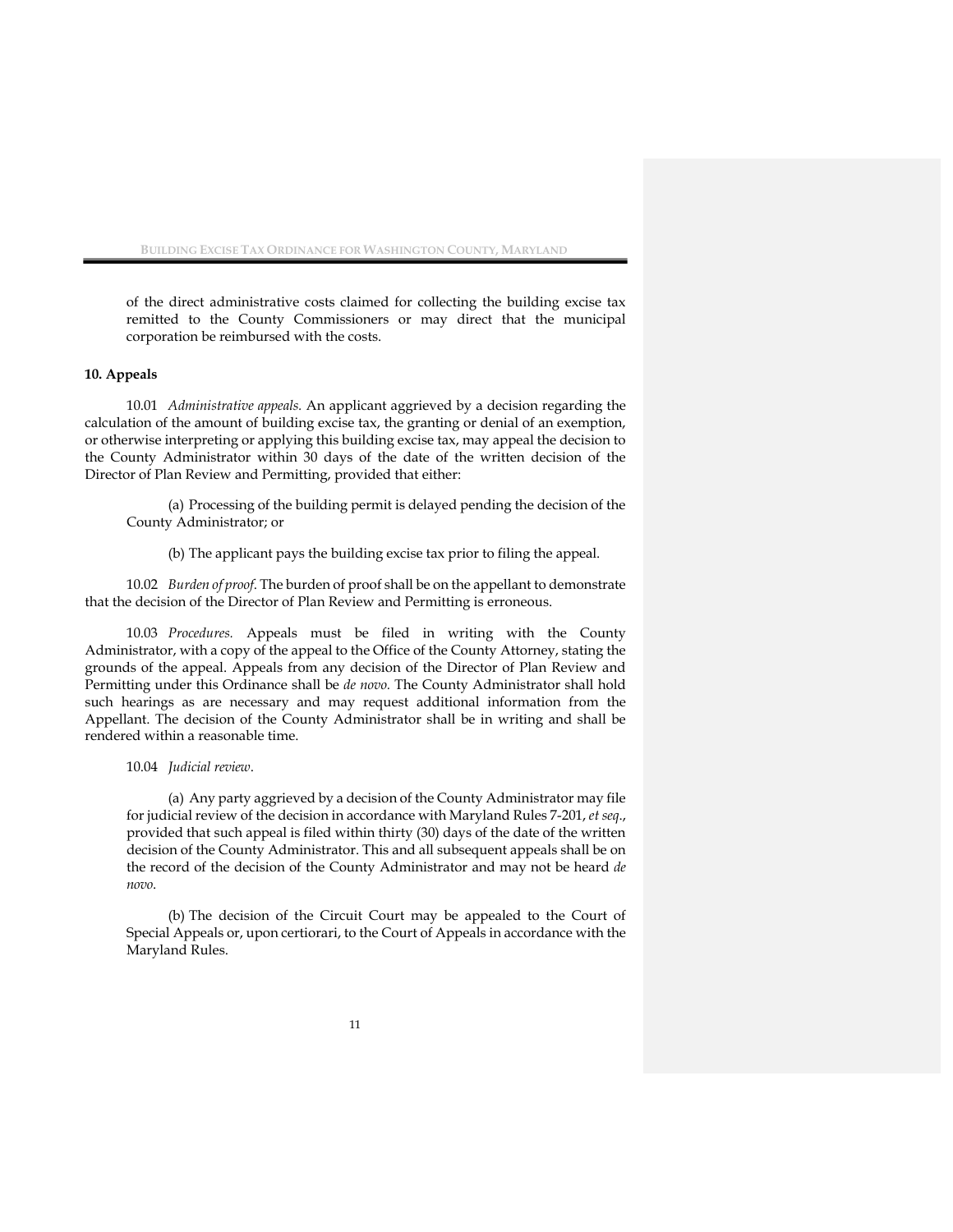(c) The County Commissioners may file a responsive pleading and be a party to or file for judicial review in the Circuit Court, or take an appeal to the Court of Special Appeals or, upon certiorari, to the Court of Appeals, of any decision made under this Ordinance.

10.05 *Reports to the Board of County Commissioners*. The County Administrator shall immediately report to the Board of County Commissioners on appeals from decisions of the Director of Plan Review and Permitting including the issues raised, the decision, the decision on any further appeal, and any changes made to County policies and procedures as a result of the appeal.

#### **11. Enforcement.**

11.01 *Misdemeanor*. It is unlawful for any person or entity to enlarge, alter or change any use of property or to erect, construct, enlarge, alter, repair, move, improve, make, put together, or convert any building in the County, or attempt to do so, or cause the same to be done, without first paying any building excise tax imposed by this Ordinance. Any person or entity who shall so violate this Ordinance shall be guilty of a misdemeanor, and upon conviction thereof, shall be fined up to five hundred dollars (\$500.00) or imprisoned for up to thirty (30) days, or be both fined and imprisoned. Each day that the violation continues shall be deemed a separate offense.

11.02 *Action to enforce.* In the event the building excise tax is not paid as required, the Office of the County Attorney or its designee may institute an action to recover the building excise tax and enjoin the use of the property until the building excise tax is paid. The person who fails so to pay shall be responsible for the costs of such suit, including reasonable attorney's fees.

11.03 *Lien and enforcement same as County real property taxes*. If not paid as required by this Ordinance, the building excise tax shall automatically constitute a lien against the property being developed and shall be levied, collected, and enforced in the same manner as are County real property taxes, and shall have the same priority and bear the same interest and penalties as County real property taxes for lien purposes.

#### **12. Annual reports.**

#### 12.01 *Reports by the municipal corporations.*

(a) On or before September 30 of each year, each municipal corporation that retains revenues under § 9.03 of this Ordinance shall report annually to the Board of County Commissioners: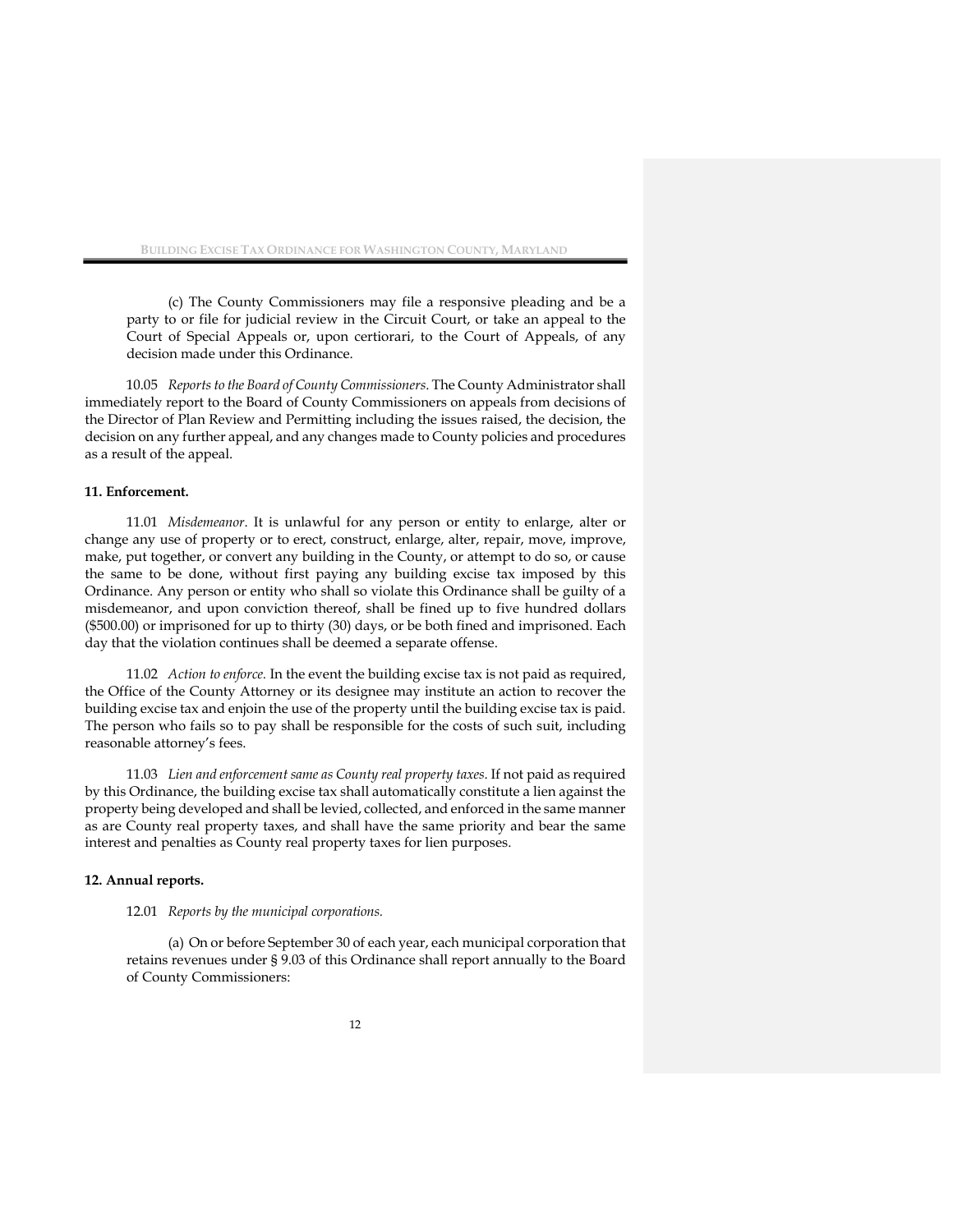- (i) The amount of revenues the municipal corporation received and the number of single-family and multifamily residential units that generated these revenues;
- (ii) The amount of revenues remitted to the Board of County Commissioners and the amount retained by the municipal corporation; and
- (iii) A detailed accounting of how the revenues that were retained by the municipal corporation were distributed among the acceptable uses specified in § 9.03(f) of this Ordinance and the specific projects for which the revenues were used.

(b) The report prepared by each municipal corporation shall be based on the fiscal year ending on June 30 of the year the report is submitted.

12.02 *Reports by the Director of Finance*. The Director of Finance shall prepare and submit an annual report on or before November 30 of each year to the Board of County Commissioners that shall include the following information for the prior fiscal year:

(a) The total amount of building excise taxes collected;

(b) The amount of funds appropriated from the special excise tax fund;

(c) The amount of funds expended from the special excise tax fund;

(d) The amount of funds from County sources appropriated for each of the categories set forth in § 8 of this Ordinance; and

(e) The funds remaining in the special excise tax fund.

12.03 *Reports by the Board of County Commissioners.* On or before December 31 of each year, the Board of County Commissioners shall:

(a) Report to the members of the Washington County legislative delegation:

(i) The amount of revenues by school district that the Board of County Commissioners received from nonresidential building types, residential units, and the number and types of units that generated these revenues; and